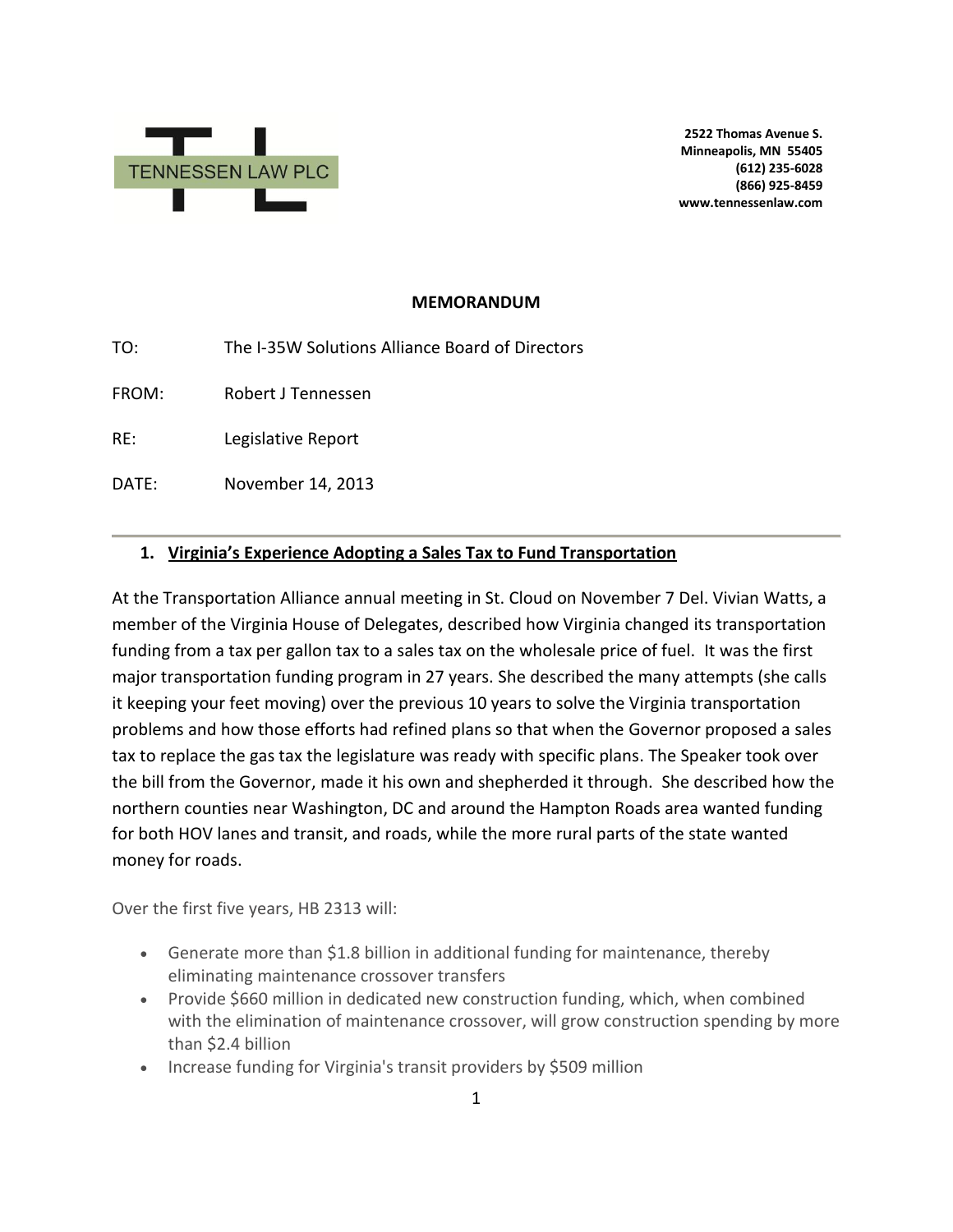- Provide more than \$256 million in funding for intercity passenger rail, the first dedicated state funding for this vital service
- Generate additional revenue for Virginia's airports and seaports
- Generate annually between \$272 million to \$335 million in Northern Virginia and \$172 million to \$226 million in Hampton Roads for regional transportation priorities.

This is how it is funded.

- Eliminates the 17.5 cents per gallon excise tax on gasoline and diesel fuel
- Replaces the motor fuels tax with a 3.5 percent sales tax on the wholesale price of gasoline and a 6 percent sales tax on the wholesale price of diesel fuel
- Increases the state and local sales and use tax from 5 percent to 5.3 percent
- Partially eliminates the 2 percent motor vehicle titling tax exemption by increasing the rate from 3 percent to 4.15 percent
- Creates a \$64 Alternative Fuel Vehicle fee to ensure that all drivers are contributing to Virginia's roadways
- Levies an additional 0.7 percent local sales tax, a \$0.15/\$100 Grantor's Tax, and a 2 percent Transient Occupancy Tax in Planning District 8
- Levies an additional 0.7 percent local sales tax and a 2.1 percent fuel sales tax in Planning District 23

To obtain the political support to pass the bill it was necessary to ensure that the needs of the various areas of the state were satisfied. Legislators had to show that the bill met the specific transportation needs of their districts. She described this as "home cooking" for the legislators. Thirty percent of the sales tax in northern Virginia counties goes to the local counties and cities for their local needs

For ease of collection and administration the sales tax on motor fuels is imposed at the wholesale level.

It passed with bipartisan support despite the opposition of Grover Norquist of the "no new tax increase pledge " fame, and the fact that many legislators had signed the pledge. The Virginia Senate is almost equally divided between Republicans and Democrats while in the House of Delegates the Republicans outnumber Democrats 2 two 1.

## **2. Transportation Alliance Plans and Request.**

The Transportation Alliance **draft** funding package is attached. It is asking organizations to support its campaign for a major funding package in 2014 under the campaign moniker **MOVE MN.** It expects to raise about \$1 million to support the campaign.